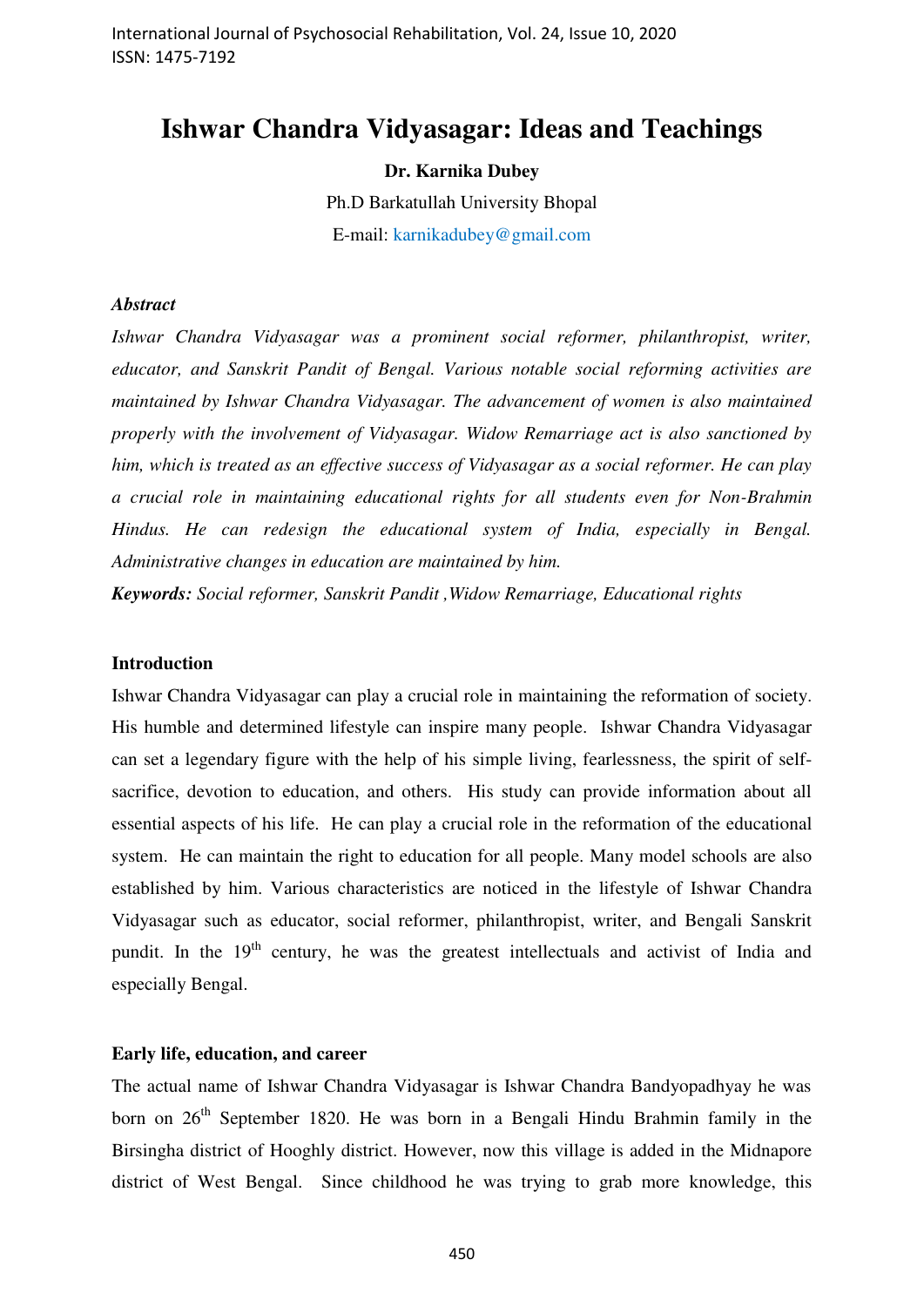tendency can help him to be a highly successful education and reformer of the modern educational system. He was awarded many essential scholarships for his academic performance. To conduct his study on Sanskrit literature, grammar, dialects, he joined Sanskrit College, Calcutta and he passed out in 1841. This year he joined Fort William College ahead of the Sanskrit department.

After that, he has joined Sanskrit college as an assistant secretary. Due to few altercations with Secretary Rasomoy Dutta, he resigned from the post and resumed employment in Fort William College as a head clerk. However, the college authorities of Sanskrit College are trying to bring back him as a professor. Mainly, he wants to redesign the educational system. In 1851, he becomes the principal of Sanksrit College. To justify the quality of education, many villages of Bengal are visited by Ishwar Chandra Vidyasagar (Vidyasagar 2021).

## **Contribution of Ishwar Chandra Vidyasagar in the reformation of society**

Ishwar Chandra Vidyasagar can play a crucial role in the uplifting of society. Many harmful rules of society are banned with the involvement of him. The culture of Bengal is recreated with the help of Ishwar Chandra Vidyasagar. His evolutionary works are noticed in uplifting women's status in India. With the help of few resources, it is easy to state that Ishwar Chandra Vidyasagar was an important pillar for the Bengal renaissance. He can play a crucial role in maintaining the reformation of education. Educational rights for all people are also ensured by him. Various reformation activities of Ishwar Chandra Vidyasagar are illustrated below:

#### **Educational reformation**

Ishwar Chandra Vidyasagar can bring modern inside in educational system. As a principal of Sanskrit college, he made a change in the medium of learning. English and Bengali were treated as a medium of learning besides Sanskrit. On the other hand, the course of European History, Philosophy, Social Science, and Vedic scriptures are also started by him. He encourages students to grab more knowledge. On the other hand, admission rules are also created by him, he allows Non-Brahmin students to enroll in this prestigious institute. Complex notions of Sanskrit are explained easily in the Bengal language by his two books such as Upakramonika and Byakaran Koumudi (Roy 2018).

On the other hand, the concept of tuition fee and the admission fee is also introduced by him for the first time in Bengal. He can play a crucial role in maintaining teaching methods. Along with this, women's education is supported by Ishwar Chandra Vidyasagar. According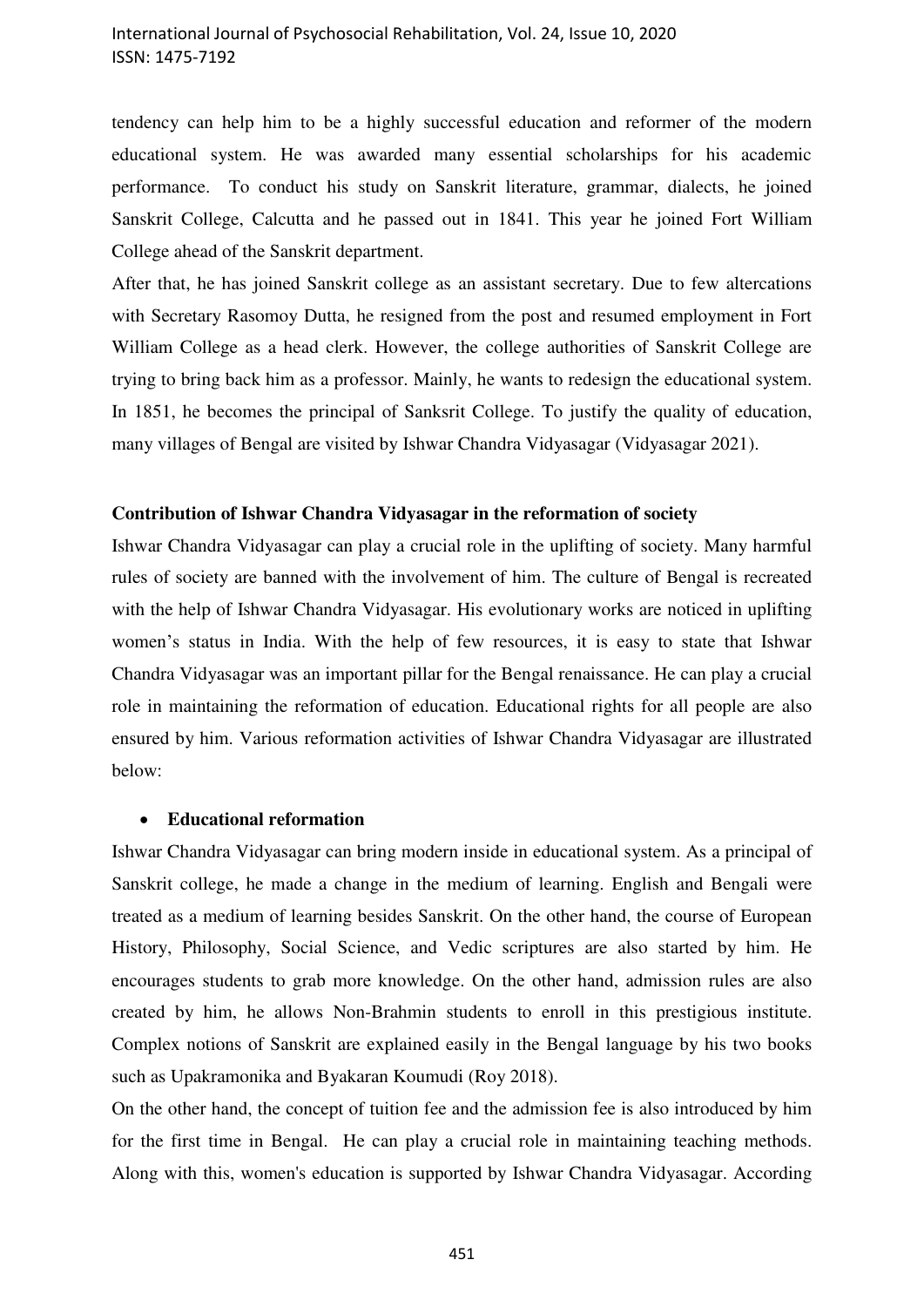to him, achieving emancipation from all the societal oppression is the primary way to provide education for women. To maintain women's education 35 schools are opened by him for women education. 1300 students were enrolling in these schools. Head of families is requested by him to allow their daughter to be educated.

To create a fund for this activity, Nari Siksha Bhandar is also opened by Vidyasagar. To establish a permanent girl's school, Jhon Elliot Drinkwater Bethune was supported by him. In 1849, the  $7<sup>th</sup>$  may Bethune School is established for girls. He was associated with few renowned journals such as Somprakash, Sarbashubhankari Patrika, Hindu Patriot, and Tattwabodhini Patrika. In these articles, he wrote about his ideas towards educational systems. On the other hand, Borno Porichoy is also written by him. This book can maintain the reconstruction of Bengali alphabets. To produce printed books at an affordable price for the common people, Sanskrit Press is established by him. On the other hand, bangle Model schools are also opened by him. Almost 20 models schools are opened by Vidyasagar. Ishwar Chandra Vidyasagar works endlessly to maintain redesigning of education (Mandal and Pal 2021).

## **Social reformation**

According to Mahato and Murmu (2021), Vidyasagar was always vocal about the harmful actors of society. Social problems of women are also solved properly by Ishwar Chandra Vidyasagar. The pain and helplessness of Hindi widows are analyzing by him. Hindu widows are forced be live a life of abnegation. Hindu Widows are unable to maintain the pleasure of life; they are not supported by society. In many cases, Hindu Widows are treated as a burden of a family. Ishwar Chandra Vidyasagar was trying to improvise the quality of life of Hindu Widows. Various challenges are also faced by him; however, he can provide information towards Brahminical authorities that widow remarriage is also sanctioned by Vedic scriptures.

He can prove this argument in British authorities and the Hindu Widows' remarriage Act. is sanctioned in 1856. To set an effective example, the marriage of his son Narayan Chandra is organized with an adolescent widow in 1870 by Ishwar Chandra Vidyasagar. After the success of widow remarriage, he submits a petition against Kulin polygamy and child marriage. Along with this proper education can maintain the condition of women in a downtrodden society. Basic characteristics of Hinduism are also controlled properly with the involvement of Ishwar Chandra Vidyasagar. Kulin Brahmin polygamy is treated as an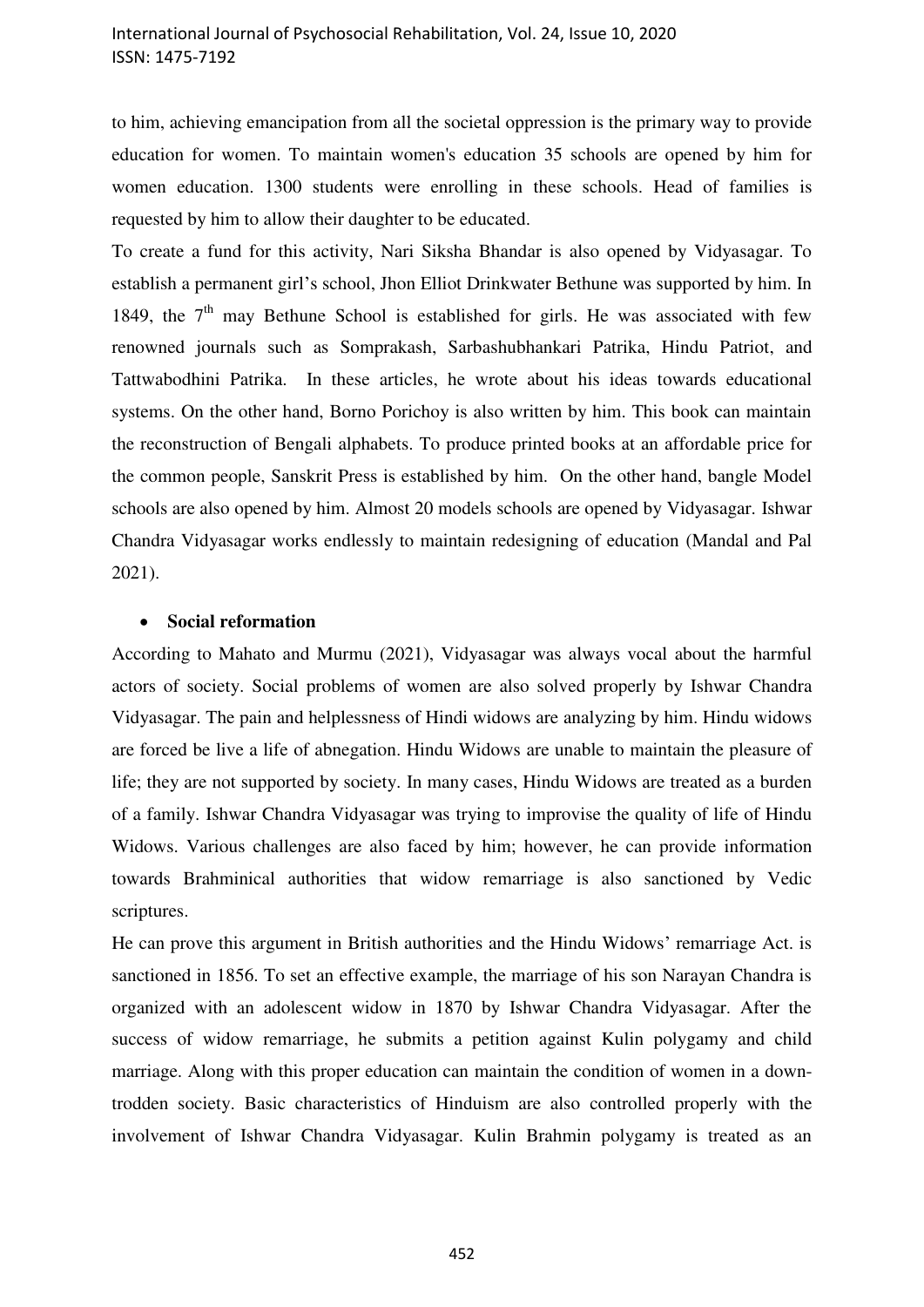effective horrible factor for society, which is maintained with the help of proper acts (Garaian and Sen 2021).

Malik and Tomar (2021) stated that, many teenagers and children are married to aged persons. Due to this factor, early widow related issues are increased rapidly. With the help of these aspects upliftment of women is maintained properly. A unique criterion of Nari Sikhsha is also maintained by Vidyasagar. The larger social movement of Bengal is maintained properly with the involvement of Vidyasagar. He can prevent the social ignominies of Indian society. On the other hand, his philanthropist characteristic can play a crucial role in the reformation of society. These characteristics can make him a leading figure of Bengal. Recreation of orthodox Hindu society is also maintained with the involvement of these characteristics. Vandalism of educational sectors is maintained properly by him, which can improvise quality o education. On the other hand, the primary education of women is also justified properly with the involvement of Vidyasagar (Bhattacharya 2017).

 To pass the act of widow remarriage Vidyasagar fought against many Hindu traditionalists. The print campaign is also justified properly by him. Aesthetic widowhood and prostitution elated risks are maintained properly with the help of Vidyasagar. On the other hand, it is noticed that Vidyasagar can easily identify interconnection between various socio-religious practices. Orthodox sections of society are also maintained properly with the involvement of his ideology. Fear for losing control over women is noticed in traditional Bengal society, this myth is controlled properly by the ideology of Vidyasagar. Along with this, the Hindu central tradition is also maintained by him. He can maintain invoking the religious vocabulary of society is also justified by this factor (Mukherji and Mukhopadhyay 2018).

#### **Character and altruism of Ishwar Chandra Vidyasagar**

An effective contradictory characteristic is noticed in Ishwar Chandra Vidyasagar. He can define his path of action; this factor can evaluate an effective obstinate characteristic of Vidyasagar. Insistence of argument he always selects secession to make his judgment. The exceptional strength of character is treated as an effective part of his lifestyle. He can maintain his self-respect always, which s treated of his an effective strength. On the other hand, he also fought with high-ranking British officials to show them discriminatory actors of society. To improve Bengali society constrictive ways are used increased by Ishwar Chandra Vidyasagar. Along with this, unshakable changes in society are also maintained by him. Authenticities of Hindu traditional societies are also justified by this aspect.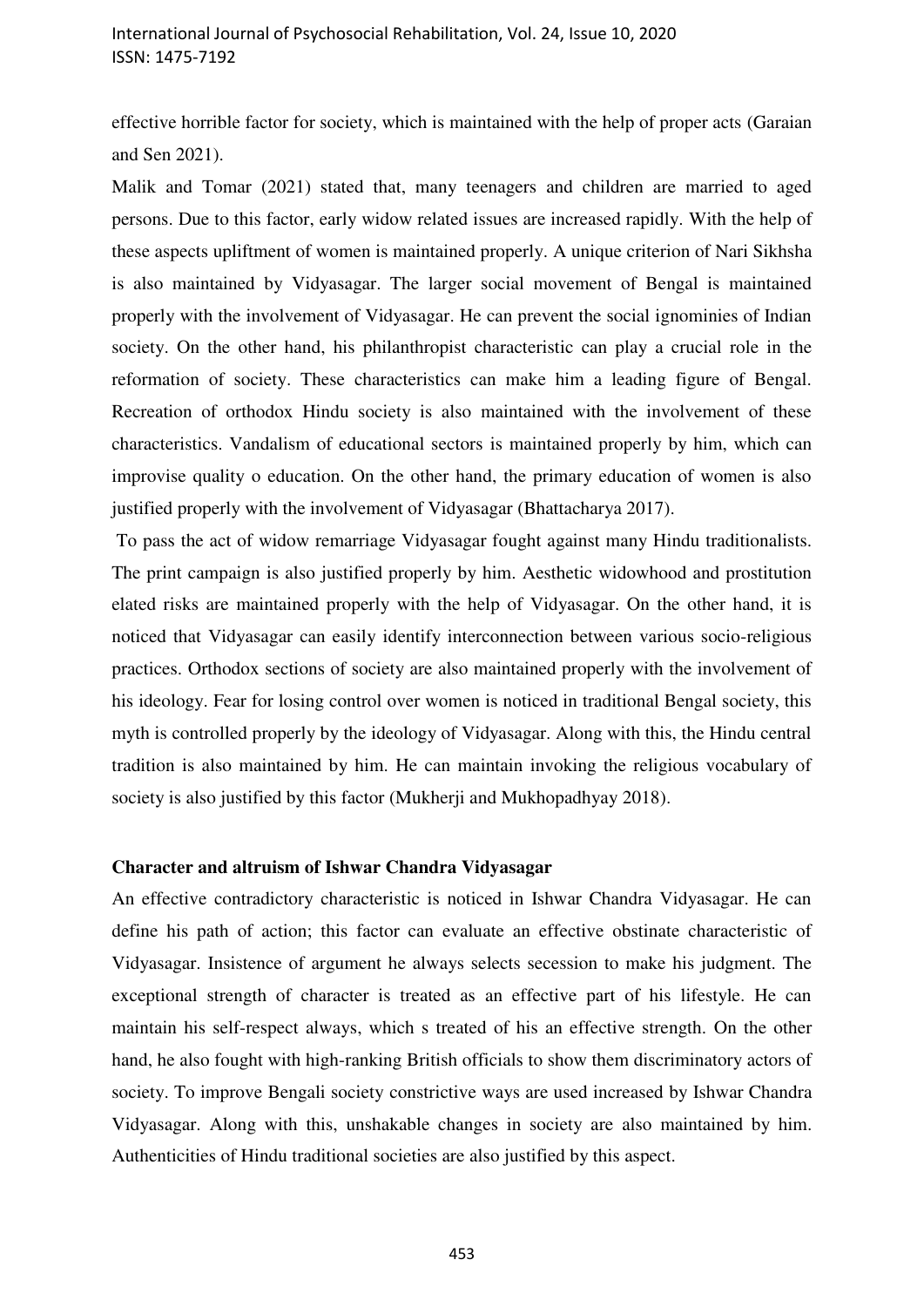# International Journal of Psychosocial Rehabilitation, Vol. 24, Issue 10, 2020 ISSN: 1475-7192

Along with this, he had a soft heart that can help him to maintain their ideology. Due to these characteristics, he is unable to see anyone in pain. According to Bagh (2020), expenses for poor students are also maintained by him, as well as distress of people is also controlled properly by Vidyasagar. Along with this, he also felt the pain of child and adolescents widows. On the other hand, he helps renowned Bengali poet Michael Madhusudan Dutt to relocate him from France to England and bearded his study for the bar. He also helps him to back India and inspire him to write a poet in Bengali. This incident can help to learn about his humble nature (Pate and Sinha 2021).

After that, Michael Madhusudan Dutt can made high-performing literary work. 'Daya Sagar' epithet is also provided by Michael Madhusudan Dutt for this humble and helpful nature of Ishwar Chandra Vidyasagar. On the other hand, high-performing journalism characteristics are also present in Vidyasagar that made him more memorable. On the other hand, he can publish his article on Widow Marriage. This factor is crucial for society. On the other hand, he can write a regular article on Tattwabodhini Patrika. He can play a crucial role in maintaining educational reformation. The necessary measure of a society is also maintained by him. Along with this, he was a path-breaking social reformer. The development of Hindu traditional society is also maintained by him (Yonzon 2020).

# **The ideology of Ishwar Chandra Vidyasagar**

Upliftment of women's status over India especially in Bengal is maintained properly with the involvement of Ishwar Chandra Vidyasagar. He was renowned fame that can help him to maintain the transformation of Hindu society. On the other hand, he can play a crucial role in maintaining the promotion of the educational system. Proper rights of women are maintained properly with the involvement of Ishwar Chandra Vidyasagar. Took out of education from the privilege of the upper class is also maintained by him and he can promote it for everyone. On the other hand, education for non-Brahmin people is also provided by him. Widows are not allowed to take part in social gatherings; this problem is maintained properly by him. On the other hand, Ishwar Chandra Vidyasagar can play a crucial role in the maintenance of women's advancement in India, especially in Bengal. Concepts of admission fees and tuition fees are also introduced properly by Ishwar Chandra Vidyasagar (Gandhi and Mahavidyalaya 2020).

Janvi and Anubha (2021) stated that, Liberal humanism characteristic is also present in Vidyasagar. On the other hand, practical humanism is also embodied properly by Vidyasagar.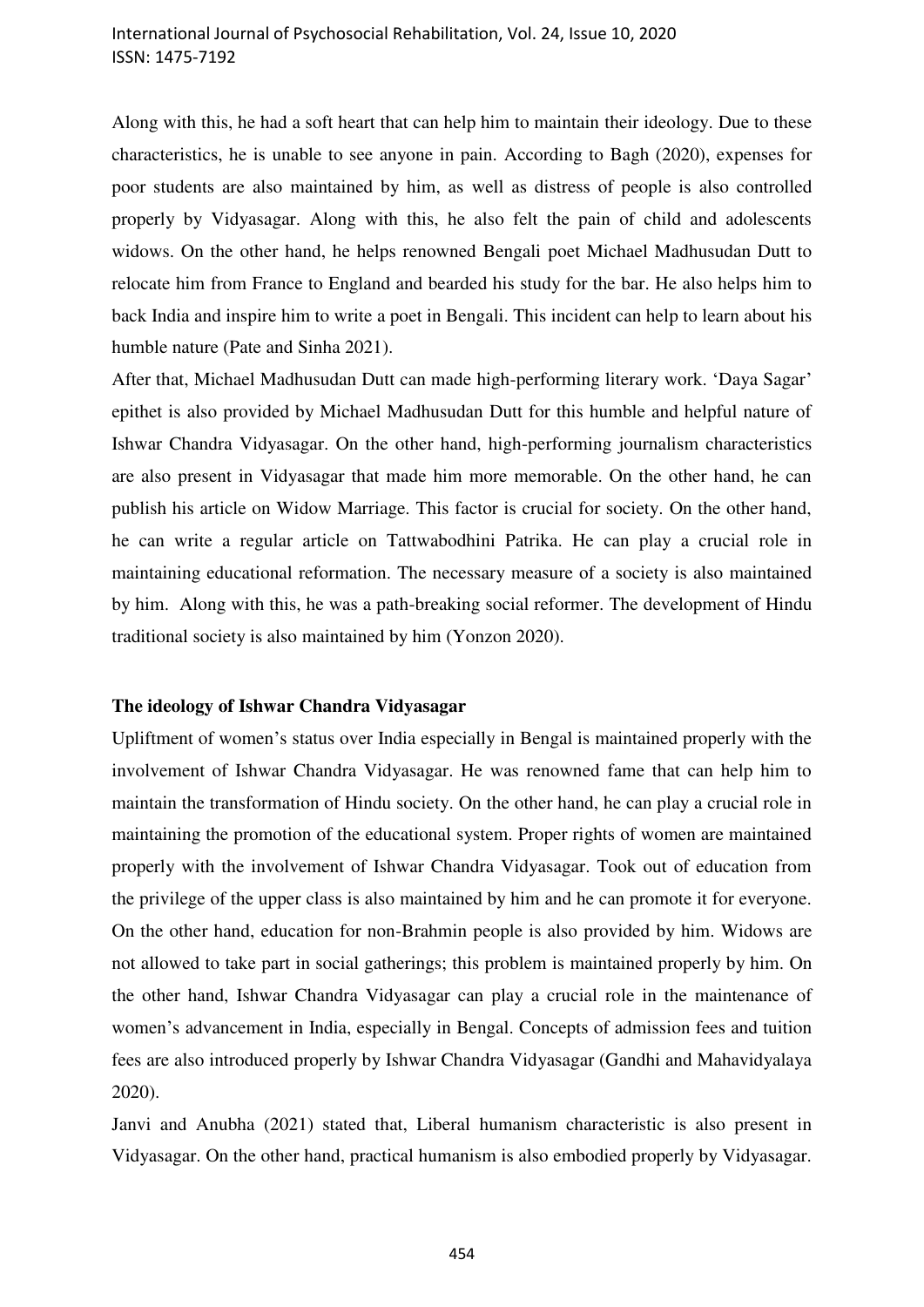# International Journal of Psychosocial Rehabilitation, Vol. 24, Issue 10, 2020 ISSN: 1475-7192

Western Enlightenment ideas of secularism are also promoted properly by Ishwar Chandra Vidyasagar. The growth of modern India is also maintained with the involvement of Ishwar Chandra Vidyasagar. The theocentric root of society is also maintained with the involvement of Ishwar Chandra Vidyasagar. The syllabus for students is also maintained by him, as well as the redesign of the educational system is also maintained with the help of Vidyasagar. The empowerment of women in society was an effective aim for Ishwar Chandra Vidyasagar. According to Vyas and Murarka (2020), Vidyasagar faces huge opposition from the upper class of the Hindu establishment for his ideology. The upper class of the Hindu establishment

did not want to provide education to children of all castes. This concept is denied by Ishwar Chandra Vidyasagar, he can maintain educational rights for everyone. On the other hand, women's rights are also maintained properly with the involvement of Ishwar Chandra Vidyasagar. His supportive nature can make him more famous, with the help of this aspect he can maintain the development of traditional Hindu society. The transformation of orthodox Hindu society is maintained with the involvement of Ishwar Chandra Vidyasagar.

## **Literary work of Ishwar Chandra Vidyasagar**

Despite the social deformer role of Vidyasagar, he was a prominent Bengali writer. he was a brilliant student and teacher of Sanskrit literature. In 1850, he was appointed as a Pandit of Fort William College, Calcutta. With the help of few resources, it is noticed that Vidyasagar was a prominent and vigorous writer of the Bengali and Sanskrit languages. Among his all literary works Betaal Panchavinsati (1847) was an effective creature. 25 tales of Betaal are included in this creature. On the other hand, Kathasaritsagara was also written by him, which is based on the  $12<sup>th</sup>$  book. Various tales are improvised by Vidyasagar and made proper for the modern reader. Along with this, he can discard the vulgar arts of Betaal and made his creation. On the other hand, in 1848 'Banglar Itihas' is written by Vidyasagar. In 1854, he translates Kalidas's Shakuntala from Sanskrit to Bengali. On the other hand, Shakespeare's 'Comedy of Error' is translated into Bhrantibilash by Ishwar Chandra Vidyasagar. among his works an effective chronicling style is noticed (Talukdar 2020).

His story-telling ability is conducted with effective use of wit and humor. despite these few effective literary works are noticed in Ishwar Chandra Vidyasagar such as, 'Oti Alpa Hoilo' in 1873 'Aabaar Oti Alpa Hoilo' in 1873, 'Mahabharata' in 1860, 'Brajavilaas' in 1884, and 'Ratnopariksha' in 1886. To improve literary taste Ramayana and Mahabharata of Kalidas are translated by Vidyasagar into Bengali. According to him, to maintain social reformation it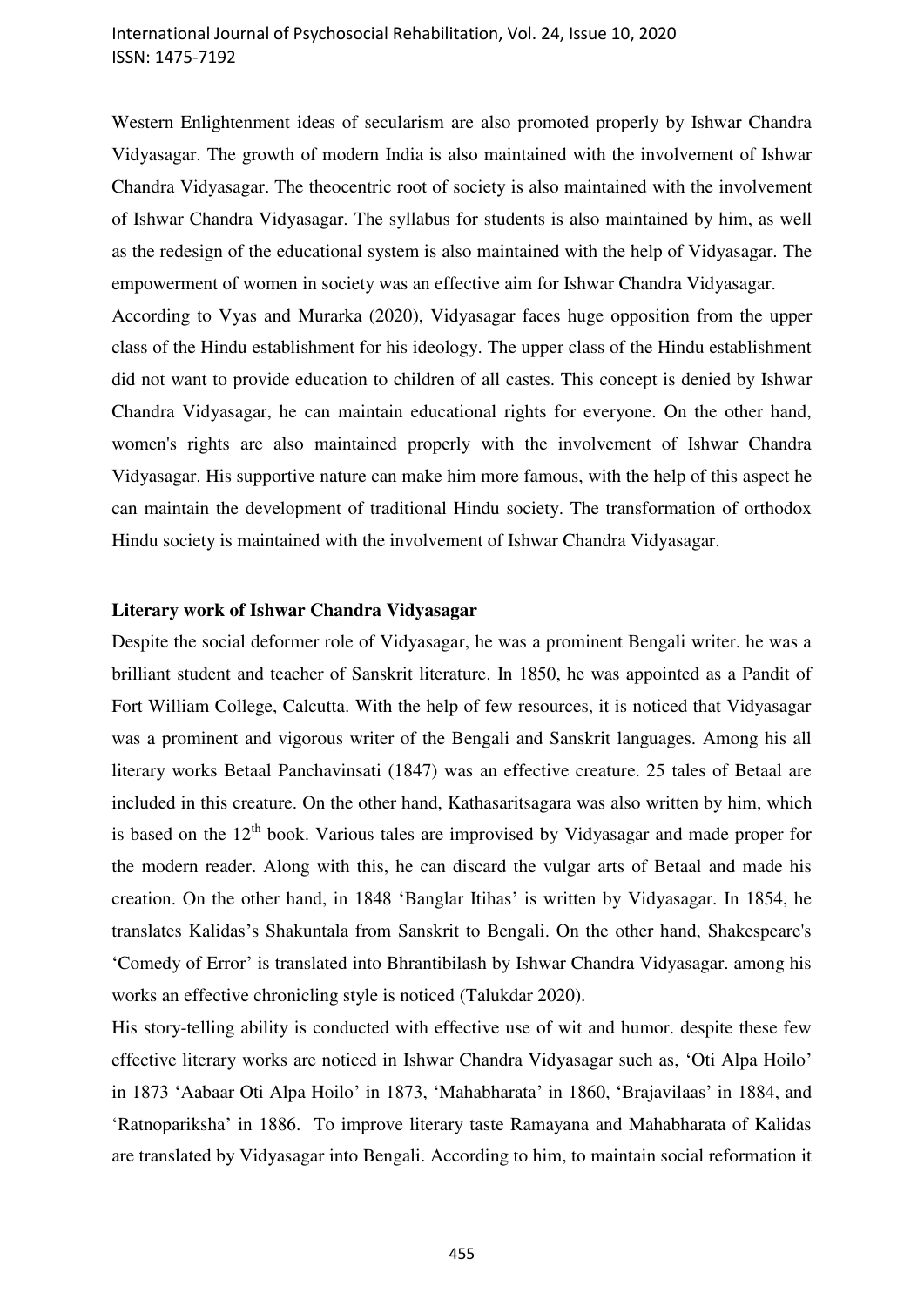is important to maintain modernizing of literature. On the other hand, the Widow Remarriage article is also written by Vidyasagar. This article is published in 'Bengal Spectator' in 1842. After that, many social reforms related books are written by him. In 1855, 'Bidhoba Bibaha' part 1 and part 2, in 1871, ' Bahu-Bibaha' part 1, in 1873, ' Bahu-Bibaha' part 2 and 'Balya-Bibaha' are written by him. These are notable writings of Ishwar Chandra Vidyasagar (Bajpai 2017).

## **Conclusion**

Based on this study it is easy to state that Ishwar Chandra Vidyasagar was an effective reason behind the reconstruction of traditional Hindu society. Thinking of people is also improvised by him. Pain and problems of Hindu Widow Women are felt by him, to solve his problem he can sanction the Widow Remarriage act. in 1856. Redesigning of the educational system is also maintained by him, which is concluded in this study. Administrative factors of the educational sector are also maintained by this approach. Along with this, he can introduce admission fees and tuition fees for the first time in Bengal. He is also known for his literary work, which is also included in this study.

#### **References**

Bagh, S.N., 2020. Unit-13 Secularism. Indira Gandhi National Open University, New Delhi. Bajpai, L.M., 2017. AN INSIGHT INTO THE VERY FIRST BENGALI LANGUAGE TEXT BOOKS: A VISUAL AND HISTORIOGRAPHICAL UNDERSTANDING.

Bhattacharya, A., 2017, January. PEDAGOGIC LIMITS OF THE COLONIAL STATE. In *Proceedings of the Indian History Congress* (Vol. 78, pp. 717-724). Indian History Congress.

Gandhi, S. and Mahavidyalaya, N.S., 2020. CONTRIBUTION OF WOMEN ARTISTS TO SPREAD AND POPULARIZE RABINDRASANGIT. *IJRAR-International Journal of Research and Analytical Reviews (IJRAR)*, *7*(1), pp.27-30.

Garaian, S.C. and Sen, S., 2021. SAVITRIBAI PHULE THE FIRST LADY TEACHER AND SOCIAL REFORMER IN NINETEENTH CENTURY OF INDIA. *EPRA International Journal of Multidisciplinary Research*, *7*(6), pp.326-329.

Janvi, P. and Anubha, S., 2021. *Evolution of Feminism and Feminism Movements in India* (No. 439). Indian Institute of Management Kozhikode.